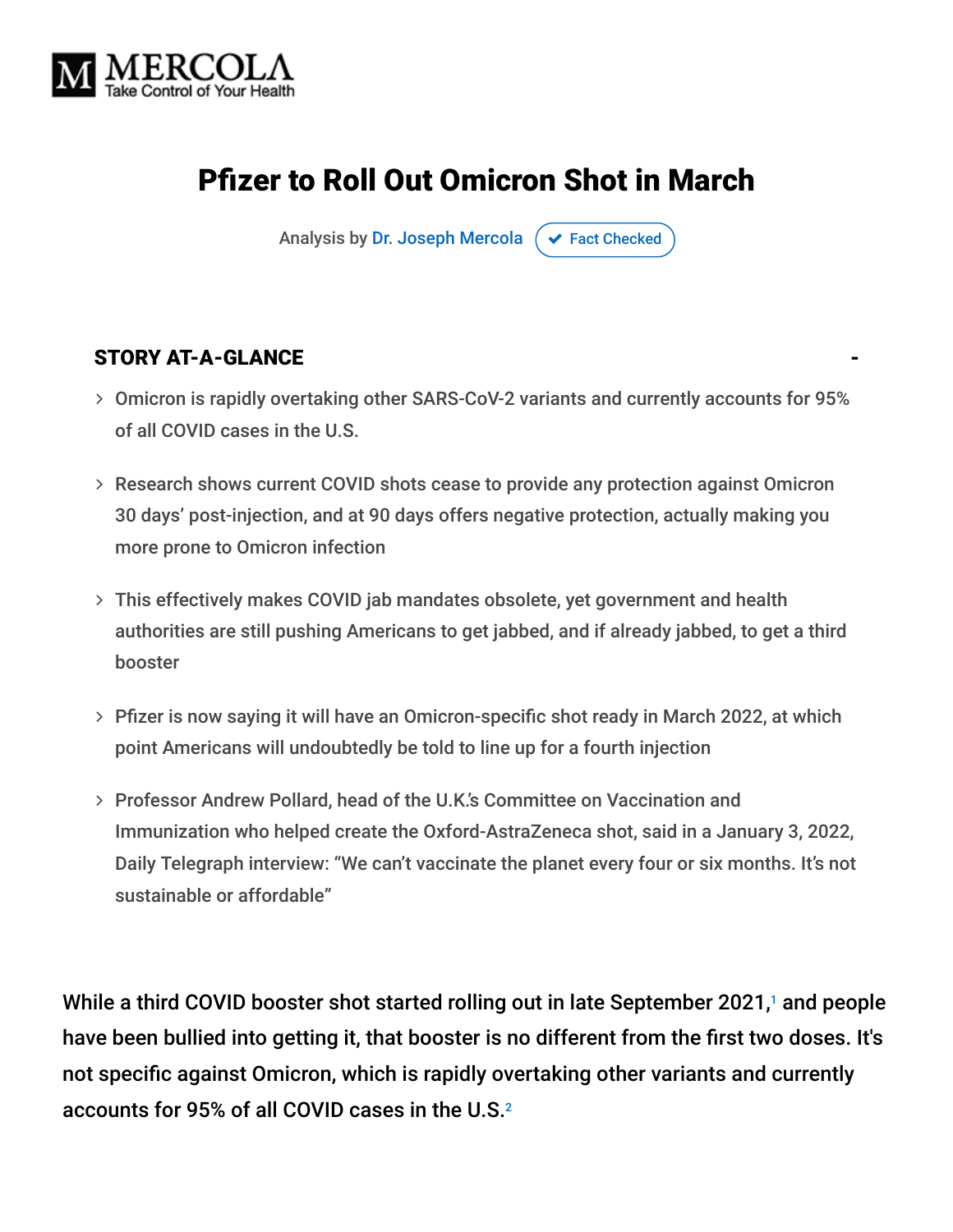A number of studies have already shown that the COVID shots offer very limited protection against the Omicron variant,<sup>3,4</sup> yet the guidance doesn't change. "Get the booster," is the universal recommendation, but that's like telling everyone to use a flu vaccine from one or even two seasons ago. Why take another dose of something that is significantly mismatched to the strains in circulation?

#### Omicron Makes Vaccine Mandates Obsolete

As noted by Dr. Luc Montagnier and Jed Rubenfeld, a lawyer, in a January 9, 2022, Wall Street Journal opinion piece,<sup>5</sup> "Omicron Makes Biden's Vaccine Mandates Obsolete," there's no evidence the COVID shots reduce infections from this rapidly spreading variant.

*"It would be irrational, legally indefensible and contrary to the public interest for government to mandate vaccines absent any evidence that the vaccines are effective in stopping the spread of the pathogen they target,"* Montagnier and Rubenfeld write, *"Yet that's exactly what's happening here ...*

*As of Jan. 1, Omicron represented more than 95% of U.S. COVID cases, according to estimates from the Centers for Disease Control and Prevention.*

*Because some of Omicron's 50 mutations are known to evade antibody protection, because more than 30 of those mutations are to the spike protein used as an immunogen by the existing vaccines, and because there have been mass Omicron outbreaks in heavily vaccinated populations, scientists are highly uncertain the existing vaccines can stop it from spreading ...*

*The Supreme Court held in Jacobson v. Massachusetts (1905) that the right to refuse medical treatment could be overcome when society needs to curb the spread of a contagious epidemic. At Friday's oral argument, all the [Supreme Court] justices acknowledged that the federal mandates rest on this rationale.*

*But mandating a vaccine to stop the spread of a disease requires evidence that the vaccines will prevent infection or transmission (rather than efficacy against*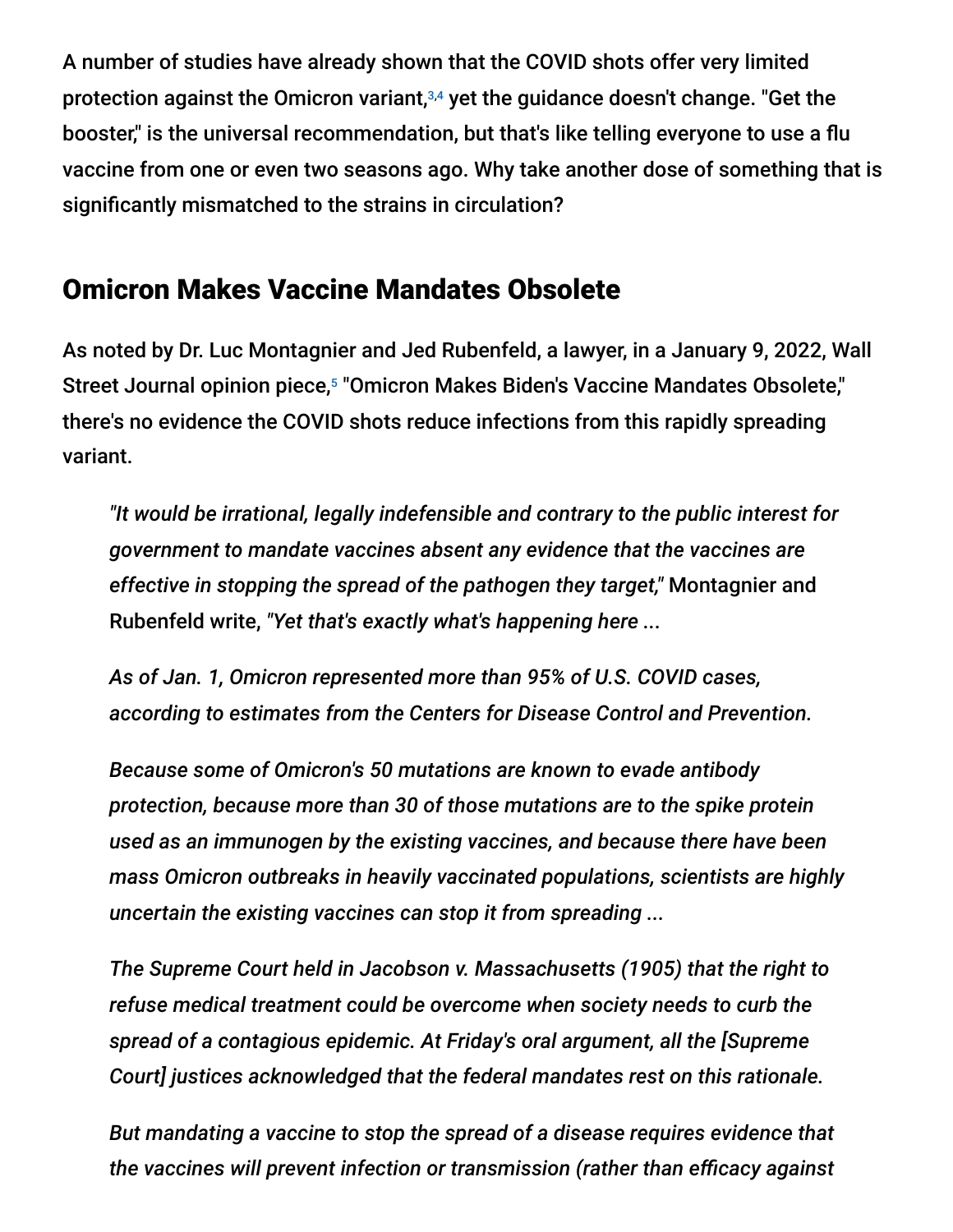*severe outcomes like hospitalization or death).*

*As the World Health Organization puts it, 'if mandatory vaccination is considered necessary to interrupt transmission chains and prevent harm to others, there should be sufficient evidence that the vaccine is efficacious in* preventing serious infection and/or transmission.'<sup>6</sup> For Omicron, there is as yet *no such evidence. The little data we have suggest the opposite."*

#### COVID Shots Increase Omicron Infection Risk

The pair go on to cite Danish research<sup>7</sup> showing the Moderna and Pfizer mRNA shots have no statistically positive effect against Omicron infection after just 30 days. Worse, 90 days' post-injection their effectiveness goes negative, making those who have received the jab more susceptible to Omicron infection than the unvaccinated.

*"Confirming this negative efficacy finding, data from Denmark and the Canadian province of Ontario indicate that vaccinated people have higher rates of Omicron infection than unvaccinated people,"* Montagnier and Rubenfeld write.

An additional problem is that those who have received the jab are just as contagious as the unvaccinated, once they get infected. "Preliminary data from all over the world indicate that this is true of Omicron as well," Montagnier and Rubenfeld note. In a January 10, 2022, CNN interview, CDC director Dr. Rochelle Walensky actually admitted that "what [the COVID shots] can't do anymore is prevent transmission." 8

That ought to close the book on the COVID jab mandates, but no. Government is still insisting people inject themselves with a risky product that has no hope of controlling, let alone ending, the pandemic. Montagnier and Rubenfeld continue:<sup>9</sup>

*"According to the CDC, the overwhelming majority of symptomatic U.S. Omicron cases have been mild. The best policy might be to let Omicron run its course while protecting the most vulnerable, naturally immunizing the vast majority against COVID through infection by a relatively benign strain."*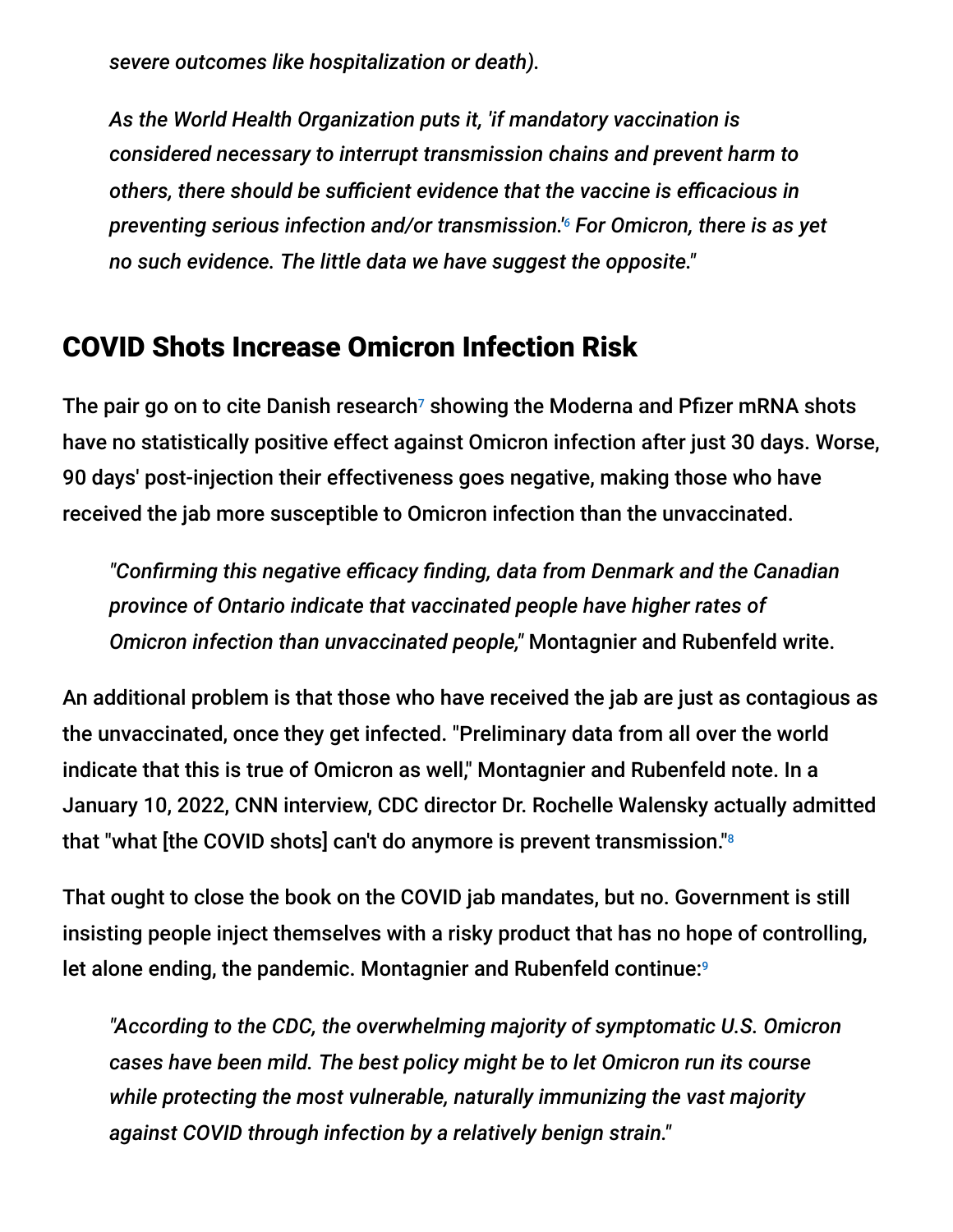## Pfizer to Introduce Omicron-Specific COVID Shot

Vaccine makers are not going to give up their golden goose without a fight, though. Pfizer is now saying it will have an Omicron-specific shot ready in March 2022,<sup>10</sup> at which point Americans will undoubtedly be told to line up for a fourth injection.

# **<sup>66</sup>** We can't vaccinate the planet every four or six<br>months It's not sustainable or affordable  $\sim$  Profe **months. It's not sustainable or affordable. ~ Professor Andrew Pollard"**

Depending on where you live, it might actually be your fifth dose. Israel, for example, rolled out a fourth dose of the Pfizer shot for certain vulnerable groups at the end of December 2021. 11

Think about this for a moment. There are people now who have received four mRNA gene transfer shots within the span of a single year! Let's be clear: That is not a vaccine. Vaccines are not something you need to keep injecting on a quarterly basis.

And, as professor Andrew Pollard, head of the U.K.'s Committee on Vaccination and Immunization who helped create the Oxford-AstraZeneca shot, said in a January 3, 2022, Daily Telegraph interview, "We can't vaccinate the planet every four or six months. It's not sustainable or affordable."<sup>12</sup>

### Deltacron Variant May Be a Lab Contaminant

The idea that Omicron will remain the prevailing variant by the time Pfizer gets its updated injection done seems doubtful. The virus is rapidly mutating, so chances are they're always going to be one or more variants behind. Aside from limiting the protection you might get from the shots, that mismatch is also likely to keep driving mutations. In short, trying to "vaccinate" our way out of this pandemic is a fool's errand.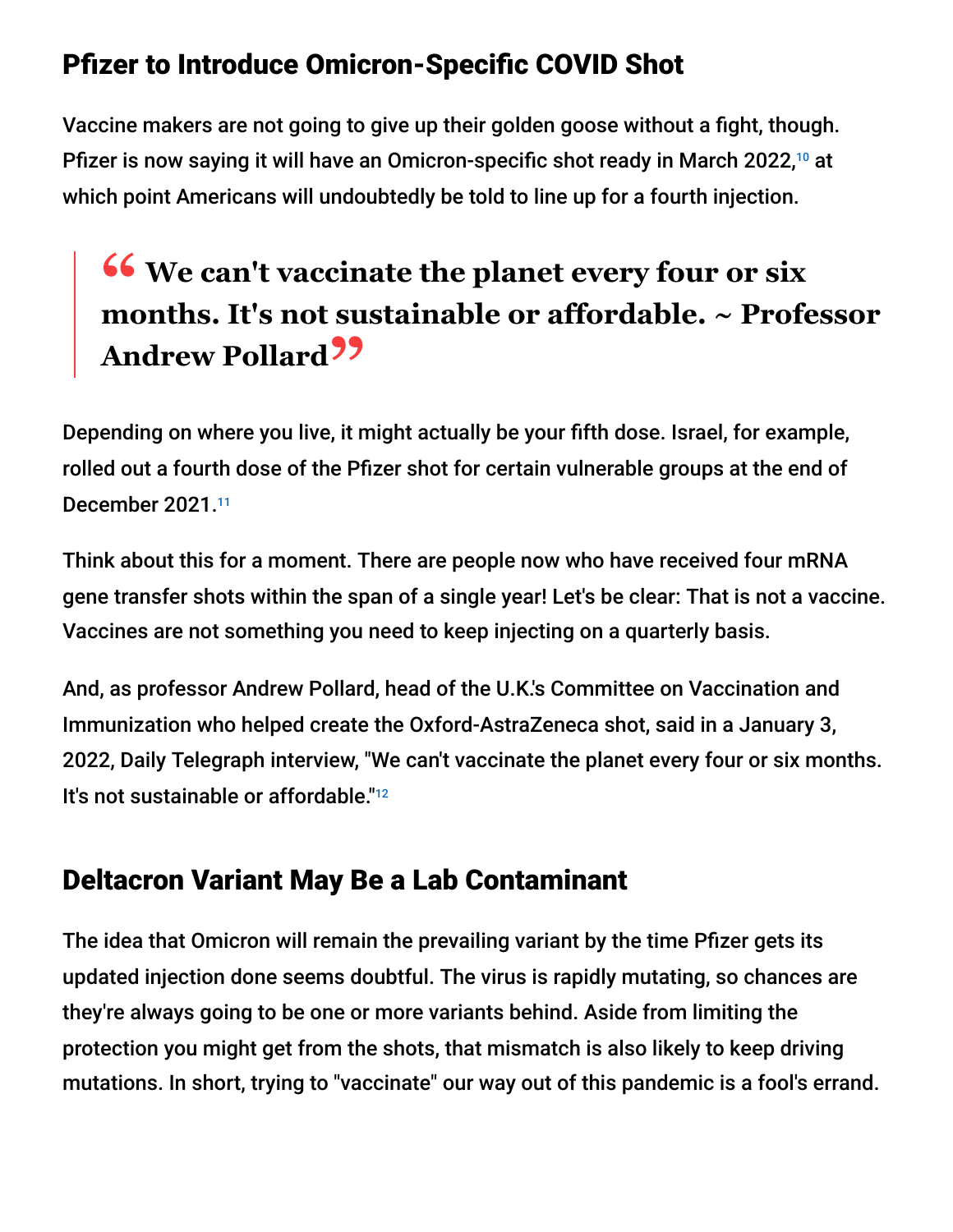Already, several different variants have made headlines, including the Ihu variant, 13 detected in France, which has 46 genetic mutations and 36 deletions from the original virus, the "flurona"<sup>14</sup>  $-$  a combination of the flu and COVID-19  $-$  initially identified in Israel, and Deltacron, a Delta variant with an Omicron signature in its genome, detected in Cyprus. 15

So far, none of these mutations has stirred up any significant concern. According to the World Health Organization, Ihu is nothing to worry about, and some experts believe the Deltacron variant may be the result of a lab processing error. As reported by CNBC: 16

*"WHO COVID expert Dr. Krutika Kuppalli said on Twitter that, in this case, there was likely to have been a 'lab contamination of Omicron fragments in a Delta specimen.'"*

Kuppalli also insists there's no such thing as Flurona. CNBC continues:

*"Other scientists have agreed that the findings could be the result of a lab error, with virologist Dr. Tom Peacock from Imperial College London also tweeting that 'the Cypriot 'Deltacron' sequences reported by several large media outlets look to be quite clearly contamination.'*

*In another tweet, he noted that 'quite a few of us have had a look at the sequences and come to the same conclusion it doesn't look like a real recombinant,' referring to a possible rearrangement of genetic material."*

Others are less willing to write off Deltacron altogether. Dr. Boghuma Kabisen Titanji, an infectious disease expert at Emory University in Atlanta, has noted that the mixing of genetic material between the two widely circulating strains  $-$  Delta and Omicron  $-$  is possible. Recombination can occur, and with both of these strains in circulation, "dual infection with both variants increases this concern," she tweeted.<sup>17</sup>

The scientist who discovered Deltacron, Leontios Kostrikis, professor of biological sciences at the University of Cyprus, also defends its existence, saying it is not the result of a technical error. In an emailed statement to CNBC, Kostrikis stated that the 25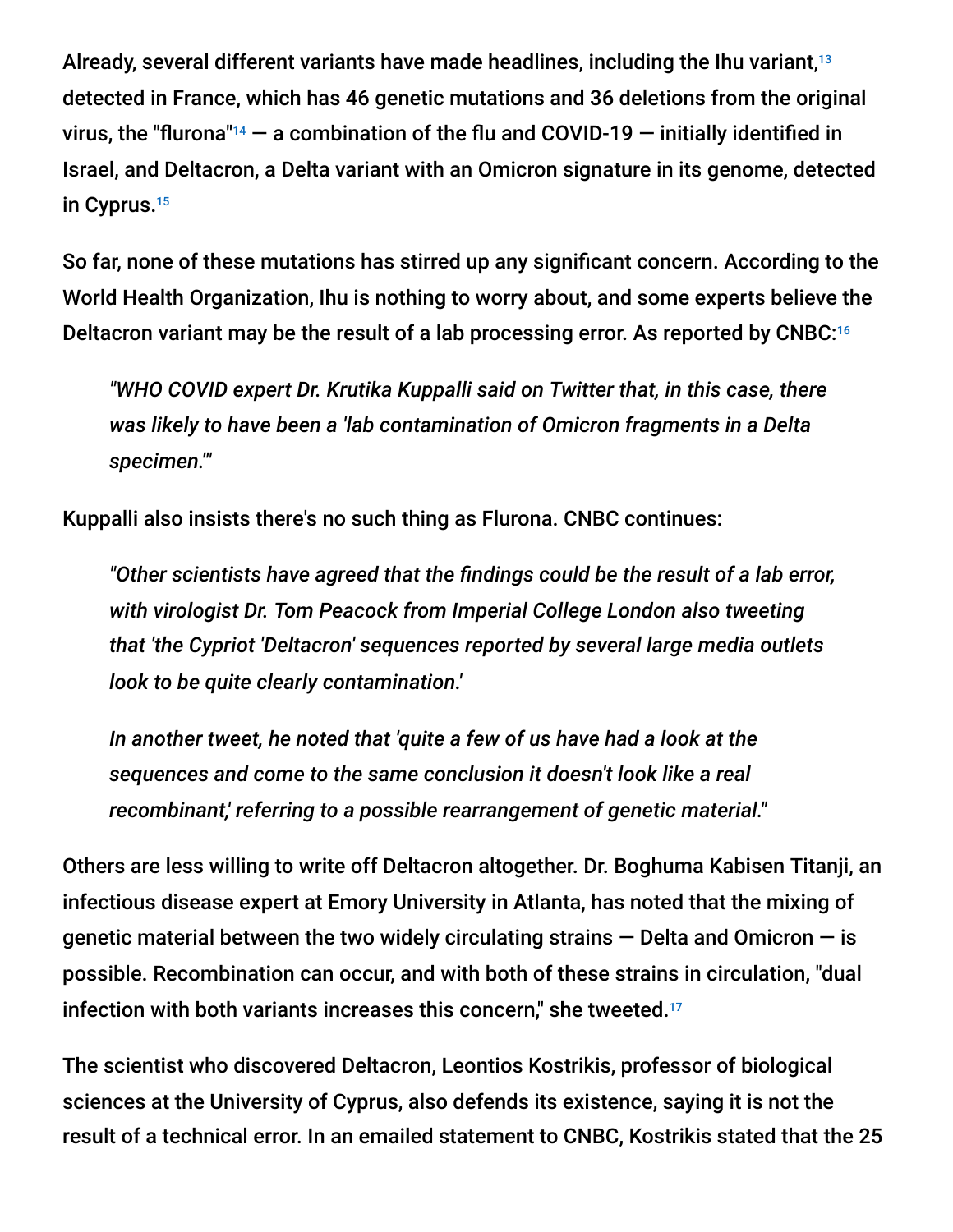cases of the mutation that he found "indicate an evolutionary pressure to an ancestral strain to acquire these mutations and not a result of a single recombination event."

He also said that samples were processed in different labs in more than one country, and that a genetic sequence deposited by Israeli scientists into a global database has the same genetic characteristics. Still, Cyprus' health minister, Michael Hadjipantela told a local media outlet that they have no concerns about Deltacron at the moment, as both strains are already in circulation.<sup>18</sup>

#### Are Combination Infections on the Rise?

With the emergence of flurona and Deltacron, we seem to be entering a phase in which dual infections are emerging. In other words, people are coming down with two viral infections at the same time. NBC Chicago reports: 19

*"Yes, it's possible for someone to be diagnosed with both flu and COVID at the same time, doctors say. Cases of people who have tested positive for both viruses, in what has now been coined 'flurona,' have been reported recently. But despite some false portrayals online, the viruses have not merged to create a new illness.*

*They remain separate infections. 'Flurona is a thoughtfully-named experience that can in fact occur. The flu virus and the COVID-19 virus are different enough that they're different variants and they both can occur at the same time,' said Dr. Mark Loafman, chair of family and community medicine for Cook County Health."*

The question is, will a co-infection result in more severe illness? Experts say it's possible, but not a given. It's also difficult to discern whether you're fighting one or two viruses simultaneously to begin with. At present, there's no simple way to discern whether you're infected with just one or two viruses.

# Symptoms of Cold, Flu and COVID Overlap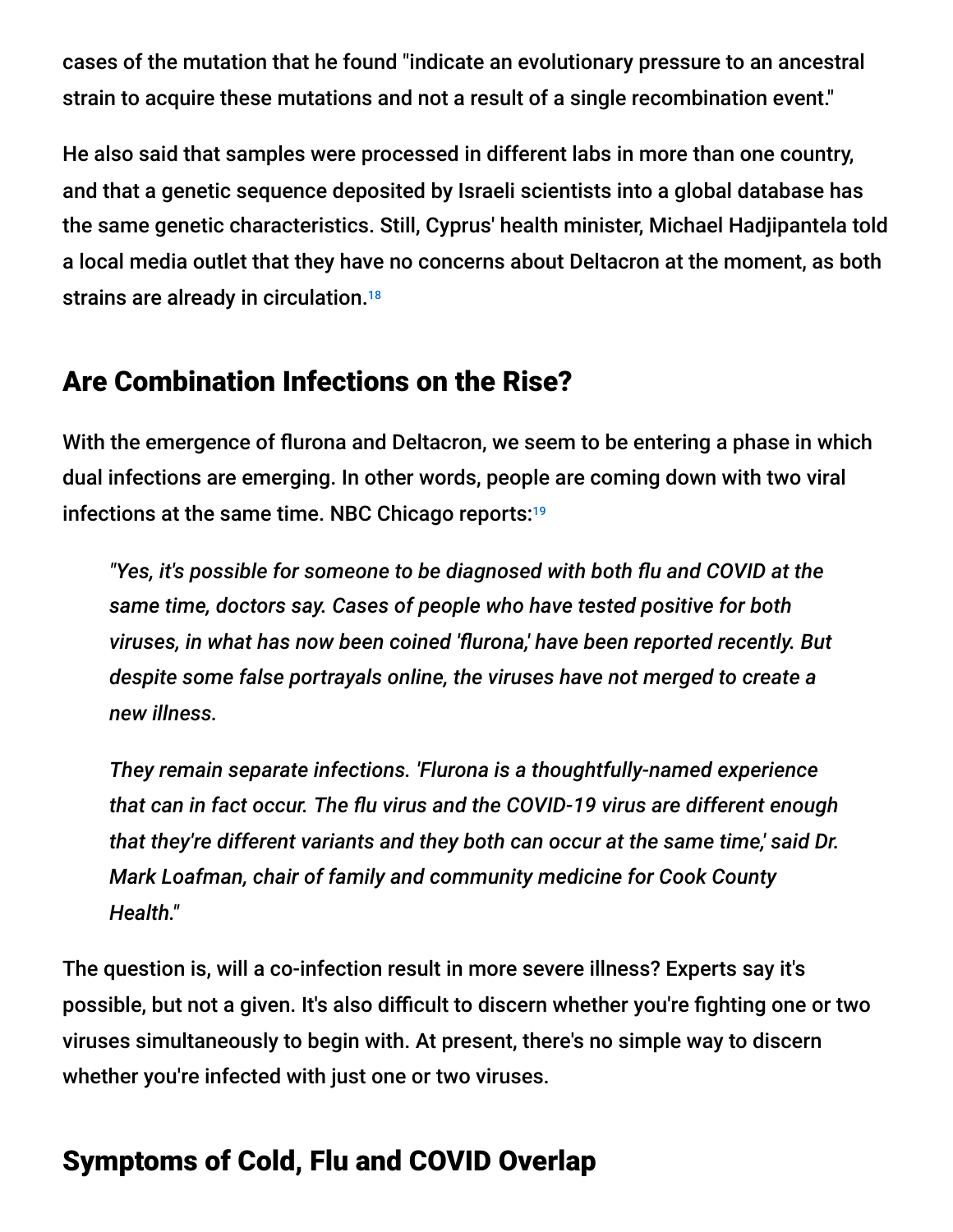The core symptoms are near-indistinguishable between flu and COVID:

| Fever (which tends to be a little higher<br>when you have the flu, compared to<br><b>COVID infection) or chills</b> | Muscle or body aches       |
|---------------------------------------------------------------------------------------------------------------------|----------------------------|
| Cough                                                                                                               | <b>Shortness of breath</b> |
| Congestion                                                                                                          | <b>Headache</b>            |

"Those are all very, very common for both flu and COVID and I think for most of us, we wouldn't really be able to tell the difference," Loafman told NBC Chicago.<sup>20</sup> Other symptoms commonly reported with SARS-CoV-2 infection (up to and including Delta), but less frequently with influenza, include:

- Loss of taste or smell
- Stomach/gastrointestinal pain (which in some cases could be a sign of microclots in the intestines $^{21}$ )
- Nausea or vomiting
- Diarrhea

The common cold, caused by other coronaviruses, can also mimic COVID, especially infection with the Omicron variant. With Omicron infection, prominent symptoms include cough, congestion, runny nose and fatigue.

A key difference in symptomology between Delta and Omicron is that Omicron does not appear to cause the loss of taste and smell, which often occurs with Delta infection (as with previous strains). Fortunately, Omicron also does not seem to be associated with blood clots, like previous strains (especially the initial ones), and it's also far less likely to cause severe lung infection and damage.<sup>22,23</sup>

### Treat Symptoms Early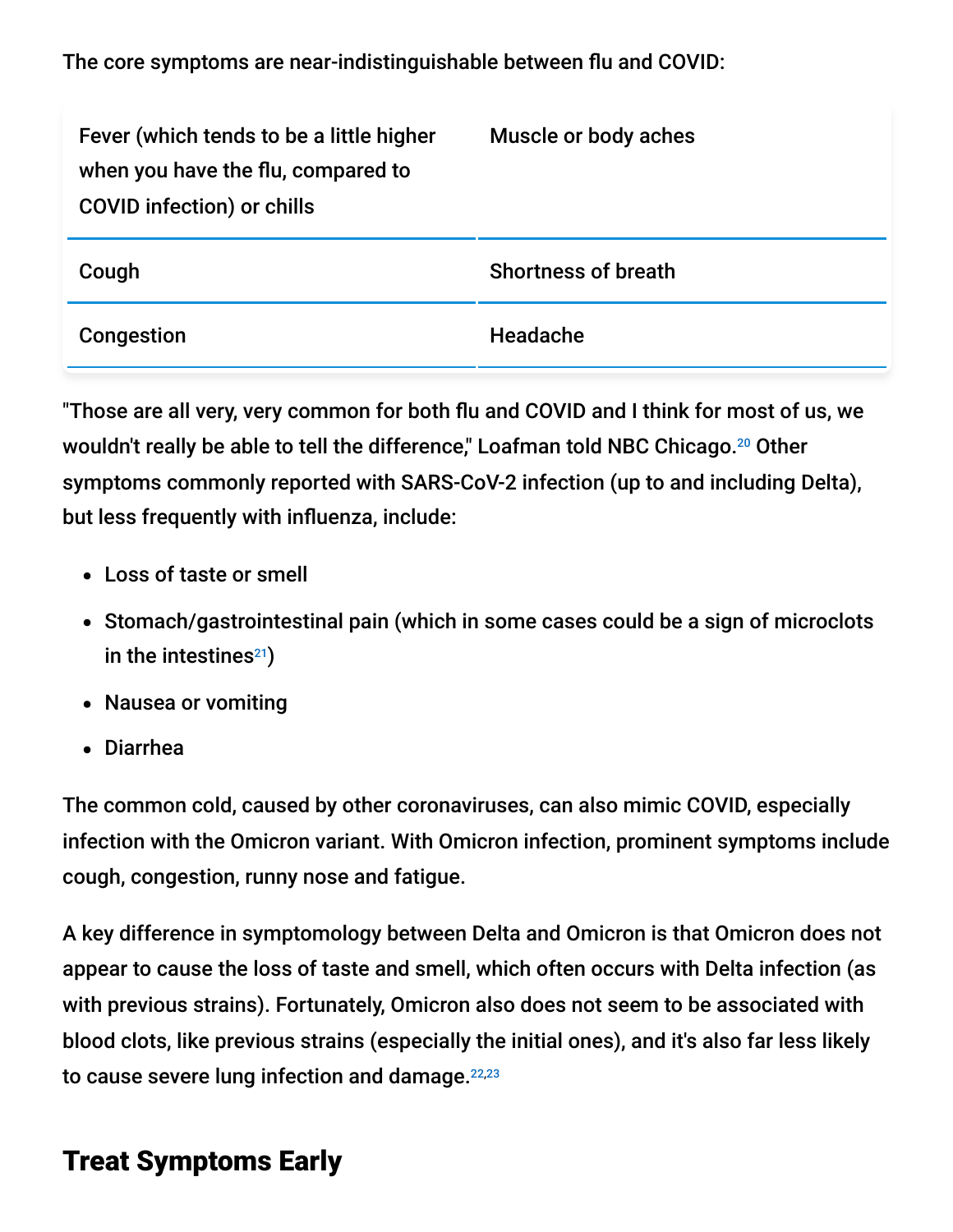Considering the uncertainties around diagnosis, it's best to treat any cold or flu-like symptoms early. Unfortunately, mainstream media and federal health authorities still recommend doing nothing. As reported by NBC Chicago: 24

*"Unless you feel sick enough to seek medical help, Loafman said the guidance doesn't change ... 'Stay home, stay away from others, and if you're sick enough, if you meet criteria to need help, then, you know, the clinical setting will sort out which testing to do' ...*

*The CDC urges those who have or may have COVID-19 to watch for emergency warning signs and seek medical care immediately if they experience symptoms including:*

- *Trouble breathing*
- *Persistent pain or pressure in the chest*
- *New confusion*
- *Inability to wake or stay awake*
- *Pale, gray, or blue-colored skin, lips, or nail beds, depending on skin tone"*

This is beyond terrible advice. At first signs of symptoms, you need to start treatment. Perhaps it's the common cold or a regular influenza, but since it's hard to tell, your best bet is to treat symptoms as you would COVID. To this day, many who get sick don't have a single remedy in their medicine cabinet. Why?

Considering how contagious Omicron is, chances are you're going to get it, so buy what you'll need now, so you have it on hand if/when symptoms arise. And, remember, this applies for those who have gotten the jab as well, since you're just as likely to get infected — and perhaps even more so. Early treatment protocols with demonstrated effectiveness include but are not limited to the following:

[The Front Line COVID-19 Critical Care Alliance's \(FLCCC's\)](https://covid19criticalcare.com/covid-19-protocols/i-mask-plus-protocol/) **prevention and early athome treatment** protocol. They also have an **[in-hospital protocol](https://covid19criticalcare.com/covid-19-protocols/math-plus-protocol/)** and **long-term [management guidance for long-haul COVID-19 syndrome](https://covid19criticalcare.com/covid-19-protocols/i-recover-protocol/)**. You can find a listing of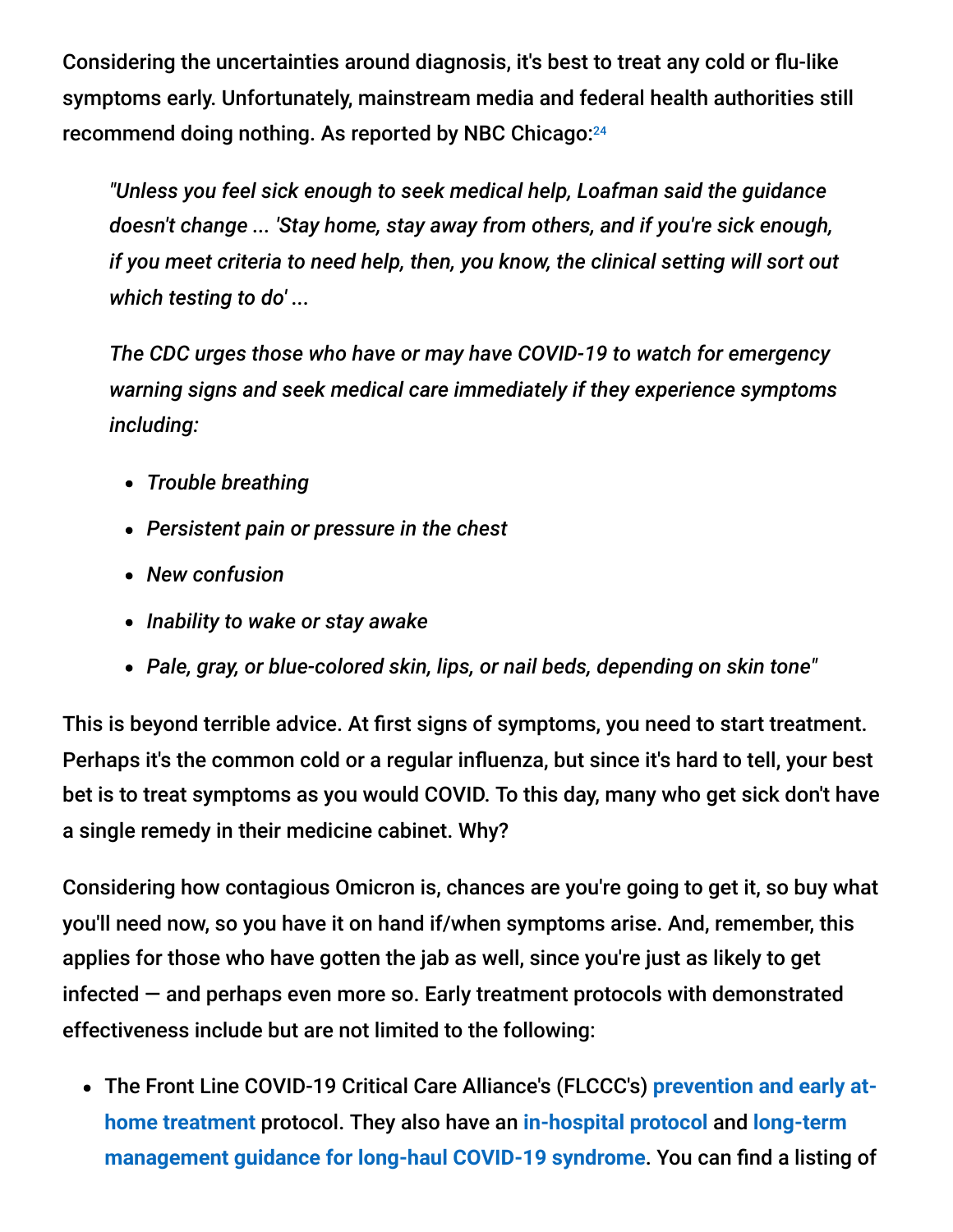[doctors who can prescribe ivermectin and other necessary medicines on the](https://covid19criticalcare.com/ivermectin-in-covid-19/how-to-get-ivermectin/) **FLCCC website**

- **[The AAPS protocol](https://aapsonline.org/CovidPatientTreatmentGuide.pdf)**
- Tess Laurie's **[World Council for Health protocol](https://worldcouncilforhealth.org/wp-content/uploads/2021/09/WCH-At-Home-Treatment-Guide_30-Sept-2021.pdf)**
- **[America's Frontline Doctors](https://americasfrontlinedoctors.org/covid/treatment-options/)**

I reviewed all of these protocols and believe the FLCCC's is the easiest and most effective. I've posted a summary of it below, with a handful of tweaks. Specifically, I recommend:



#### **Sources and References**

- <sup>1</sup> [CDC.gov September 24, 2021](https://www.cdc.gov/media/releases/2021/p0924-booster-recommendations-.html)
- <sup>2</sup> [Bloomberg January 4, 2022](https://www.bloomberg.com/news/articles/2022-01-04/omicron-now-accounts-for-95-of-u-s-covid-19-cases-cdc-says)
- <sup>3</sup> [Desert News December 26, 2021](https://www.deseret.com/coronavirus/2021/12/26/22848390/covid-vaccine-booster-shots-omicron-variant)
- <sup>4</sup> [The New York Times December 19, 2021](https://www.nytimes.com/2021/12/19/health/omicron-vaccines-efficacy.html)
- <sup>5, 9</sup> [Wall Street Journal January 9, 2022](https://www.wsj.com/articles/omicron-makes-bidens-vaccine-mandates-obsolete-covid-healthcare-osha-evidence-supreme-court-11641760009)
- <sup>6</sup> [WHO.int COVID-19 and Mandatory Vaccination: Ethical Considerations and Caveats \(Archived\)](https://archive.is/eVd2p)
- <sup>7</sup> [medRxiv December 23, 2021 DOI: 10.1102/2021.20.21267966 \(Archived\)](https://archive.is/PylxF)
- <sup>8</sup> [KMOX January 10, 2022](https://www.audacy.com/kmox/news/national/cdc-director-says-vaccines-are-not-preventing-transmission)
- 10, 15, 16, 17 [CNBC January 10, 2022](https://www.cnbc.com/2022/01/10/covid-vaccine-pfizer-ceo-says-omicron-vaccine-will-be-ready-in-march.html)  $\bullet$
- <sup>11</sup> [CNBC December 31, 2021](https://www.cnbc.com/2021/12/31/israel-approves-4th-vaccine-dose-for-most-vulnerable.html)  $\bullet$
- <sup>12</sup> [The Telegraph January 3, 2022](https://www.telegraph.co.uk/news/2022/01/03/fourth-covid-jab-cant-vaccinate-planet-every-six-months-says/)  $\bullet$
- <sup>13</sup> [CBS News January 6, 2022](https://www.cbsnews.com/news/covid-ihu-variant-france-world-health-organization/)  $\bullet$
- <sup>14</sup> [News Nation Now January 7, 2022](https://www.newsnationnow.com/health/coronavirus/here-are-the-symptoms-of-flurona-and-how-to-tell-if-you-have-it/)
- $\bullet$ <sup>18</sup> [In-Cyprus January 9, 2022](https://in-cyprus.philenews.com/minister-of-health-says-new-deltacron-variant-found-in-cyprus-not-something-to-worry-about/)
- 19, 20, 24 [NBC Chicago January 7, 2022](https://www.nbcchicago.com/news/coronavirus/what-is-flurona-and-what-are-the-symptoms-chicago-area-doctor-on-what-to-know/2723705/)